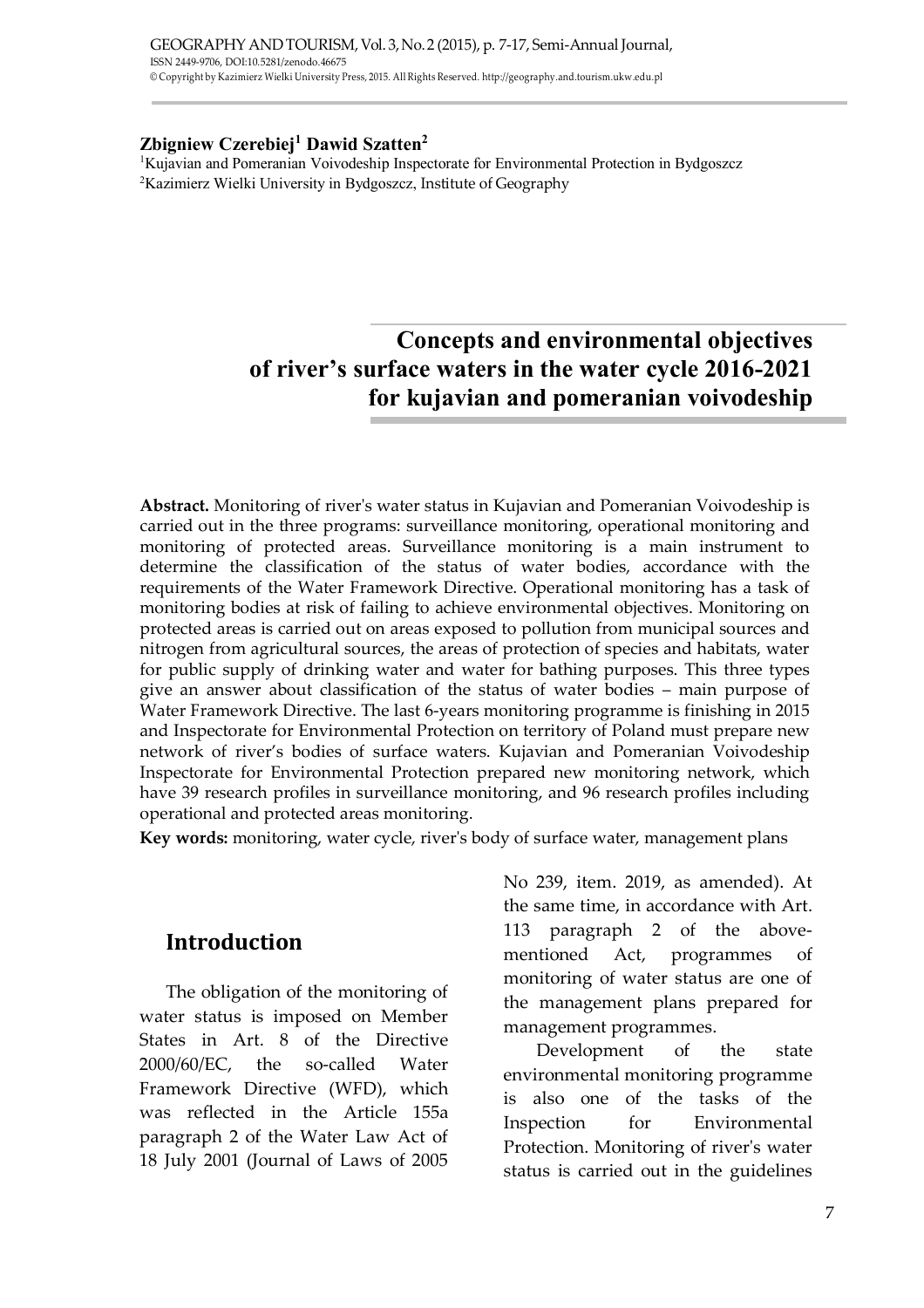contained in the Regulation of the Minister of the Environment of 15 November 2011 in the form and method of monitoring of body of surface water and groundwater (Journal of Laws of 2011, No 258, item. 1550). To execute the programme of monitoring of water status there has been created network of varying scope and frequency of measurements:

- Surveillance monitoring used to do comprehensive review of water status within river basins, identifying the types and amount of significant anthropogenic impacts and evaluating the longterm changes in water quality.
- Operational monitoring is conducted in river water bodies threatened to fail to meet the targets set in the Framework Directive.
- Monitoring of protected areas (areas exposed to pollution from municipal sources and nitrogen from agricultural sources, the areas of protection of species and habitats, water for public supply of drinking water and water for bathing purposes).

# **Research methods and data sources**

The objectives of the monitoring of surface water

The objective of monitoring, as part of water management, is to provide the management with water quality data, to a certain extent, fixed format and at the right time to allow their usage in the future management plans. According to the provisions of the WFD, planned monitoring of

river's surface water in the Kujavian and Pomeranian Voivodeship in the water cycle 2016 - 2021 is designed to provide information for (Report…, 2013):

- classification of the status of water bodies,
- complement and approval of risk assessment procedure for river's body of surface water which will fail to meet the targets set in the Framework Directive,
- efficient and effective creating of monitoring programs,
- evaluation of long-term changes in natural conditions,
- evaluation of long term changes resulting from anthropopressure,
- determining the cause of not achieving the targets set in the Framework Directive by river's water bodies, if they weren't previously identified,
- determining the magnitude and impact of accidental pollution,
- evaluation of fulfilment of the norms and targets of environmental objectives set for protected areas,
- providing of data, analysis, assessments on the needs the planned investments that may worsen the condition of the quality of the surface water status.

Monitoring of surface water in the planned water cycle covers the whole foundation of the WFD and is matched to the specific nature of the Kujavian and Pomeranian Voivodeship taking into account the results of the analysis of pressure.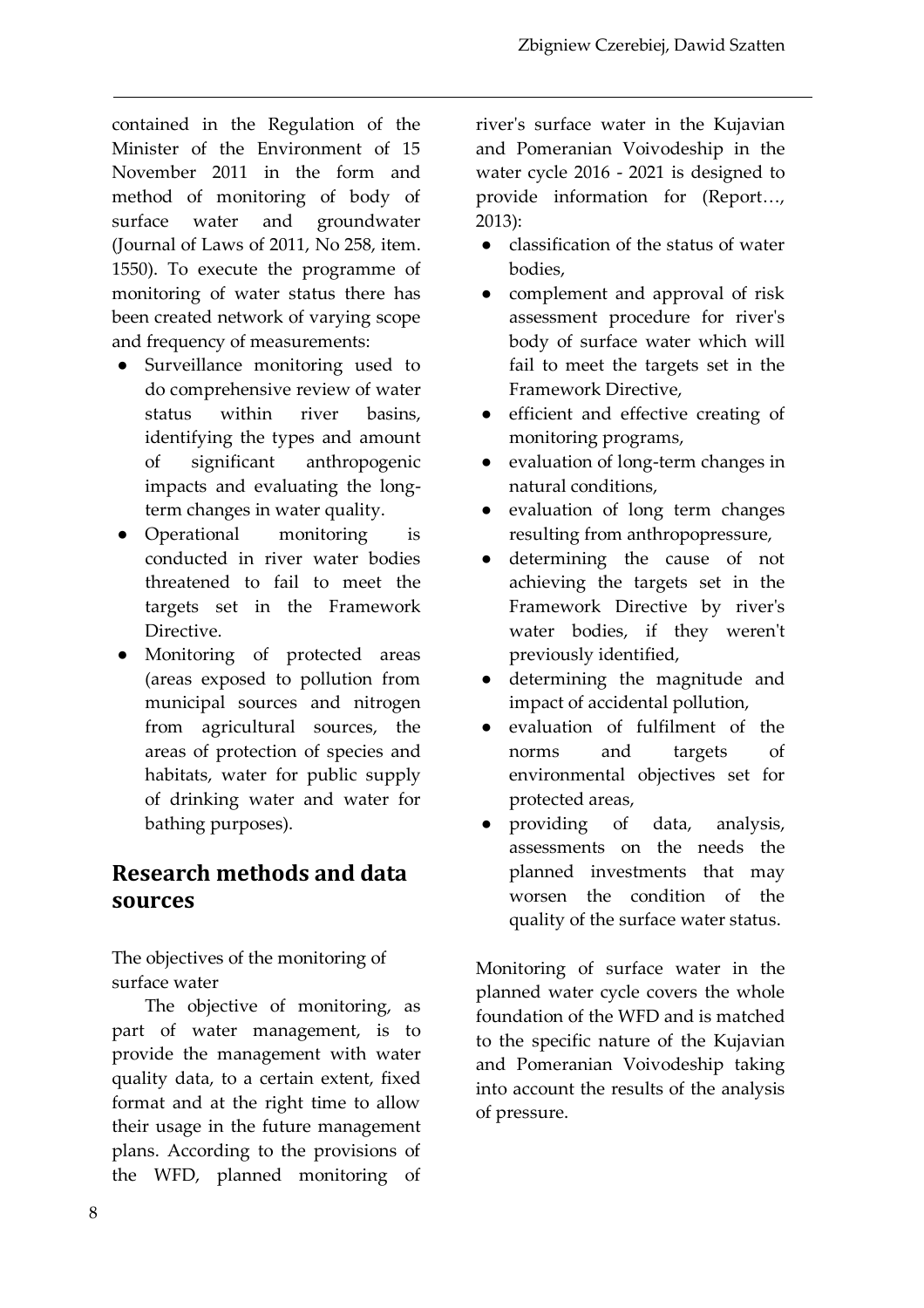#### Reference layers and lists

The basis for the design network of measurements stations and research programs are (Guide…, 2013):

- $\blacktriangleright$  provided by the National Water Management Authority:
	- list of water bodies,
	- verified by the Regional Water Management Boards and National Water Management Authority list of artificial water bodies and heavily modified water bodies,
	- a list of body of surface water which are at risk of failing to achieve environmental objectives,
	- lists of protected areas, referred to in Art. 113 of the Water Law,
	- environmental objectives for body of surface water.

Analysis of Pressures and impacts:

- $\blacktriangleright$  Provided by the Chief Inspectorate for Environmental Protection:
	- Regulation of the Minister of the Environment,
	- existing in the previous water management cycle network of measurements stations subjected to surveillance monitoring,
	- guidelines from Chief Inspectorate for Environmental Protection.

As a reference layers for the planning and designing the network of measurements stations, National Geodetic and Cartographic Resource should be adapted:

- Orthophotomap,
- Database of Topographic Object,

● General Geographic Database.

## **Results**

### **The planned network of surveillance monitoring in water cycle 2016-2021**

The objectives of surveillance monitoring in the Kujavian and Pomeranian Voivodeship is to establish a coherent and comprehensive overview of water status within each river basin. As a result of which it will be possible to classify all body of surface water by assigning them to one of five classes of ecological status / potential, two classes of chemical status and two classes of state. This will complement the monitoring data for water bodies surveyed water from the previous water cycle 2010-2015.

In the voivodeship the 39 research profiles on the end of river's body of surface water has been created on 32 rivers within the surveillance monitoring. Each surveyed surface water body has its own individual abiotic type to which there is assigned biological element in accordance with the Regulation of the Minister of the Environment of 22 October 2014 on the classification of surface water status and environmental list of priority substances in the field of water policy so-called priority substances (Journal of Laws of 2014, pos. 1482).

Abiotic dominant type in the voivodeship in the surveillance monitoring is type 20 – gravel-bed river lowland covering 23.1% of all studied rivers. It is represented by the river: Drwęca, Prusina and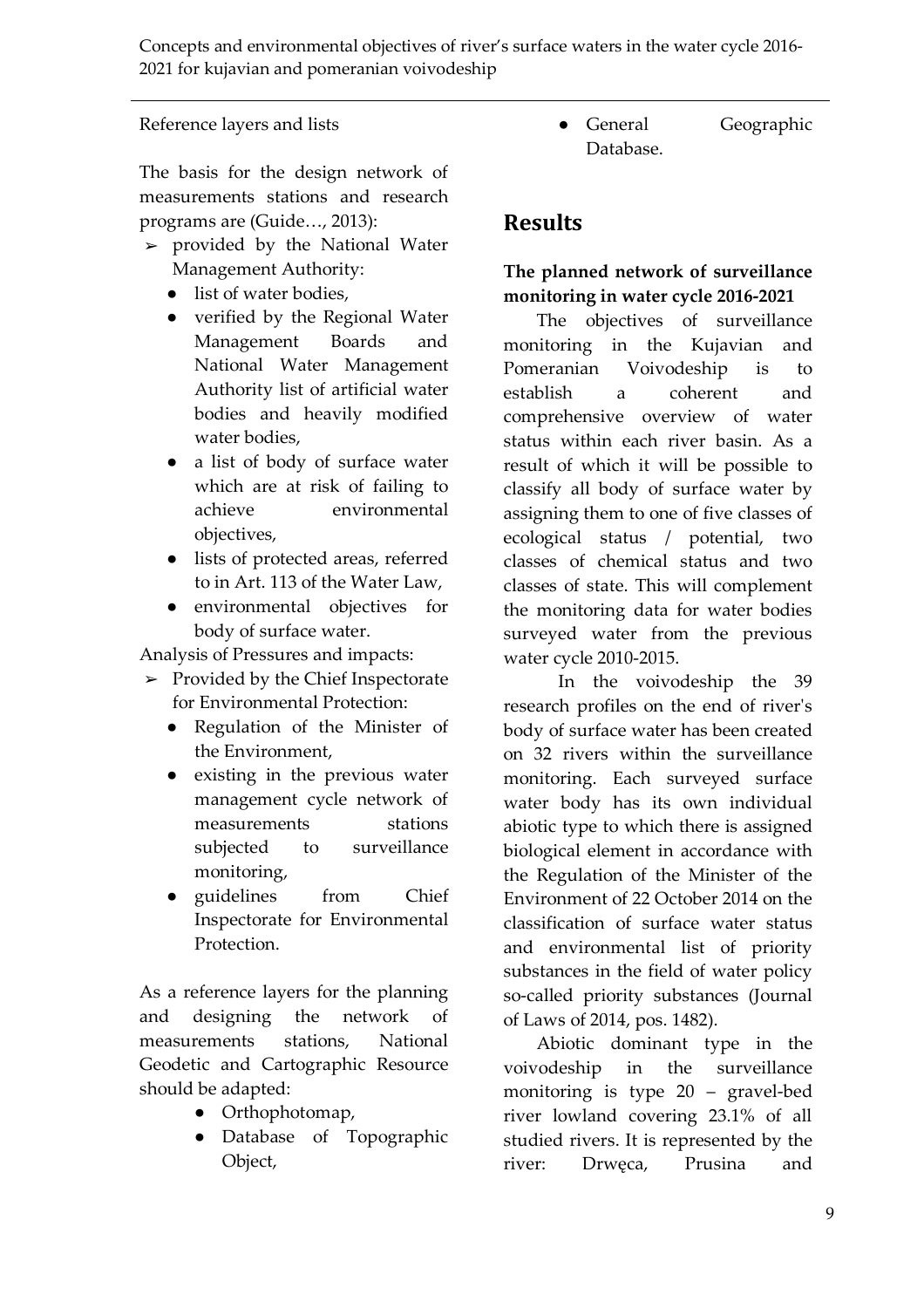Chodeczka. Another abiotic type – 19 sand-clay lowland river covering 20.5% of the studied rivers. This type is assigned to rivers: Osa, Ruziec and Gardęga. Least frequently in the voivodeship occurs type 24 – 2.6% organic rivers. It is represented by: Noteć from Bydgoszcz Canal to Kcynka.



Figure 1. The network of measurements stations of surveillance (MS) and operational (MO) monitoring in the water cycle 2016 to 2021 in the Kujavian and Pomeranian Voivodeship. Explanations: 1 – surveillance monitoring, 2 - operational monitoring, 3 - rivers, 4 – cities, 5 - Kujavian and Pomeranian Voivodeship.

Places designated for measurements stations of surveillance monitoring are a result of previous water cycle network. Their location is designed to demonstrate long-term changes resulting from anthropopressure. The research profile located on the Drwęca River - estuary to the Vistula Złotoria is an example of monitoring of the quality of water on the protected areas – Drweca Valley (PLH280001). This point is also

monitored as a result of drainage of the municipal pollutants from wastewater treatment plant in Brodnica. Measurement station in Złotoryja also is monitoring water which is intended for human consumption for the city of Toruń. The water cycle 2016-2021 particular emphasis monitoring of protected areas: landscape parks, nature reserves and areas Natura 2000 Network. Within the implementation of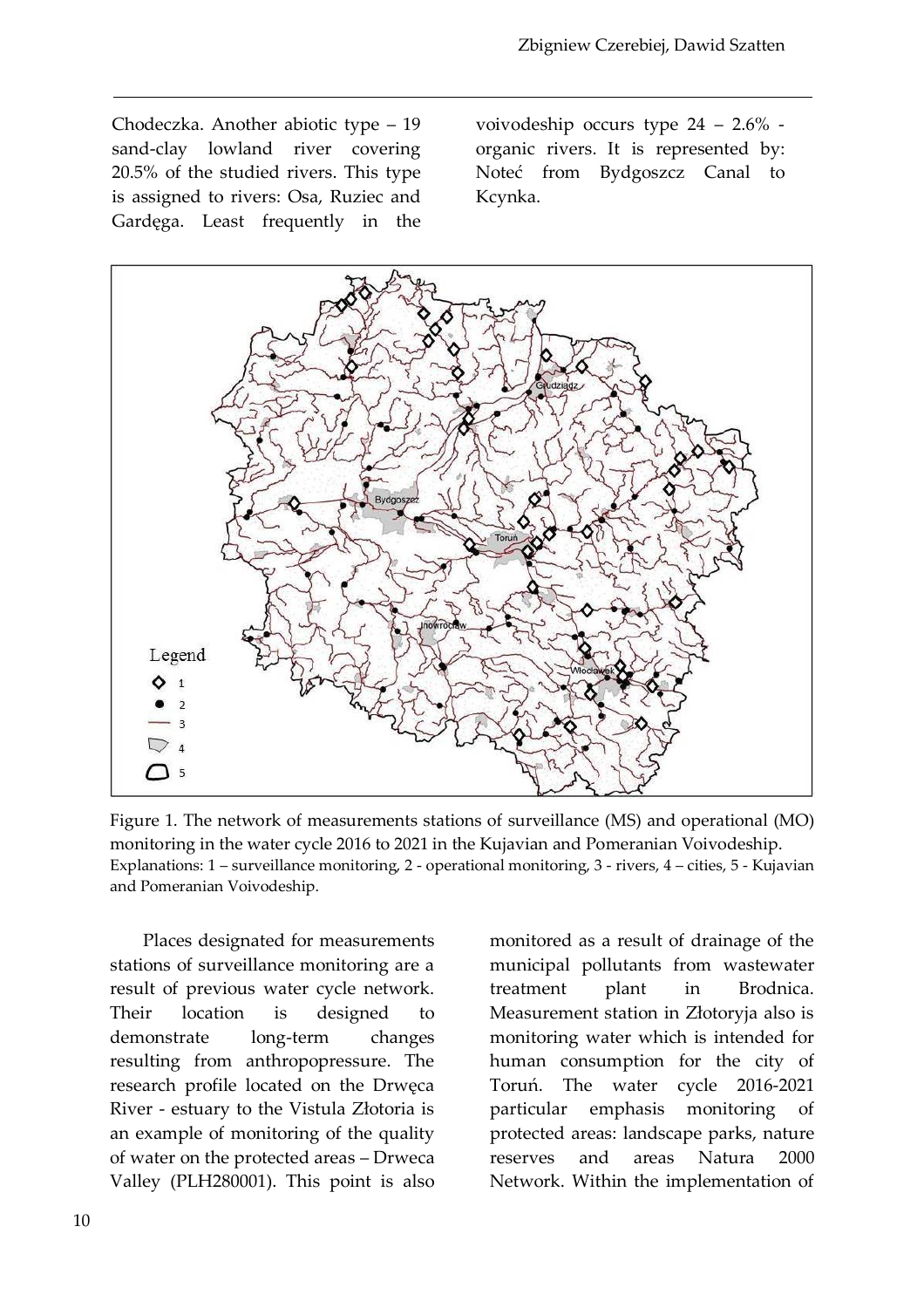this task the following rivers entered the surveillance monitoring: Brodniczanka due to the SAC (Special Areas of Conservation) – Ostoja Brodnicka (PLH040036), Prusina - SPA (Special Protection Areas ) - Bory Tucholskie (PLB220009), Szumionka – SAC – Brda Valley and Stążka River in Bory Tucholskie (PLH040023) and SPA Bory Tucholskie (PLB220009) and artificial

water bodies which are Bydgoszcz Canal - SAC Noteć Valley (PLH300004) and SPA - The central Noteć Valley and Bydgoszcz Canal (PLB300001).

Another objective of the new water cycle is to exclude or to locate sources of pollution which drain the substances from group 4.1 of Priority substances and group 4.2 Hazardous substances into the waters.



Figure 2. Percentage of abiotic type of rivers in surveillance monitoring in the water cycle 2016 -2021 in the Kujavian and Pomeranian Voivodeship

|  |  | Table 1. The network of measurements stations of surveillance monitoring (MS) in the |  |  |
|--|--|--------------------------------------------------------------------------------------|--|--|
|  |  | water cycle 2016 to 2021 in the Kujavian and Pomeranian Voivodeship.                 |  |  |

|                |                                                        | The objectives of surveillance |   |   |  |
|----------------|--------------------------------------------------------|--------------------------------|---|---|--|
| N <sub>o</sub> | Name of the river – measurements station               | monitoring                     |   |   |  |
|                |                                                        | 1                              | 2 | 3 |  |
| 1              | Bacha (Struga Toruńska) – estuary to Drwęca,<br>Lubicz | $\mathbf x$                    | X |   |  |
| 2              | Brodniczka – estuary to Drwęca, Brodnica               | $\boldsymbol{\chi}$            |   |   |  |
| 3              | Skarlanka - estuary to Drwęca, Tama Brodzka            | $\mathbf{x}$                   |   |   |  |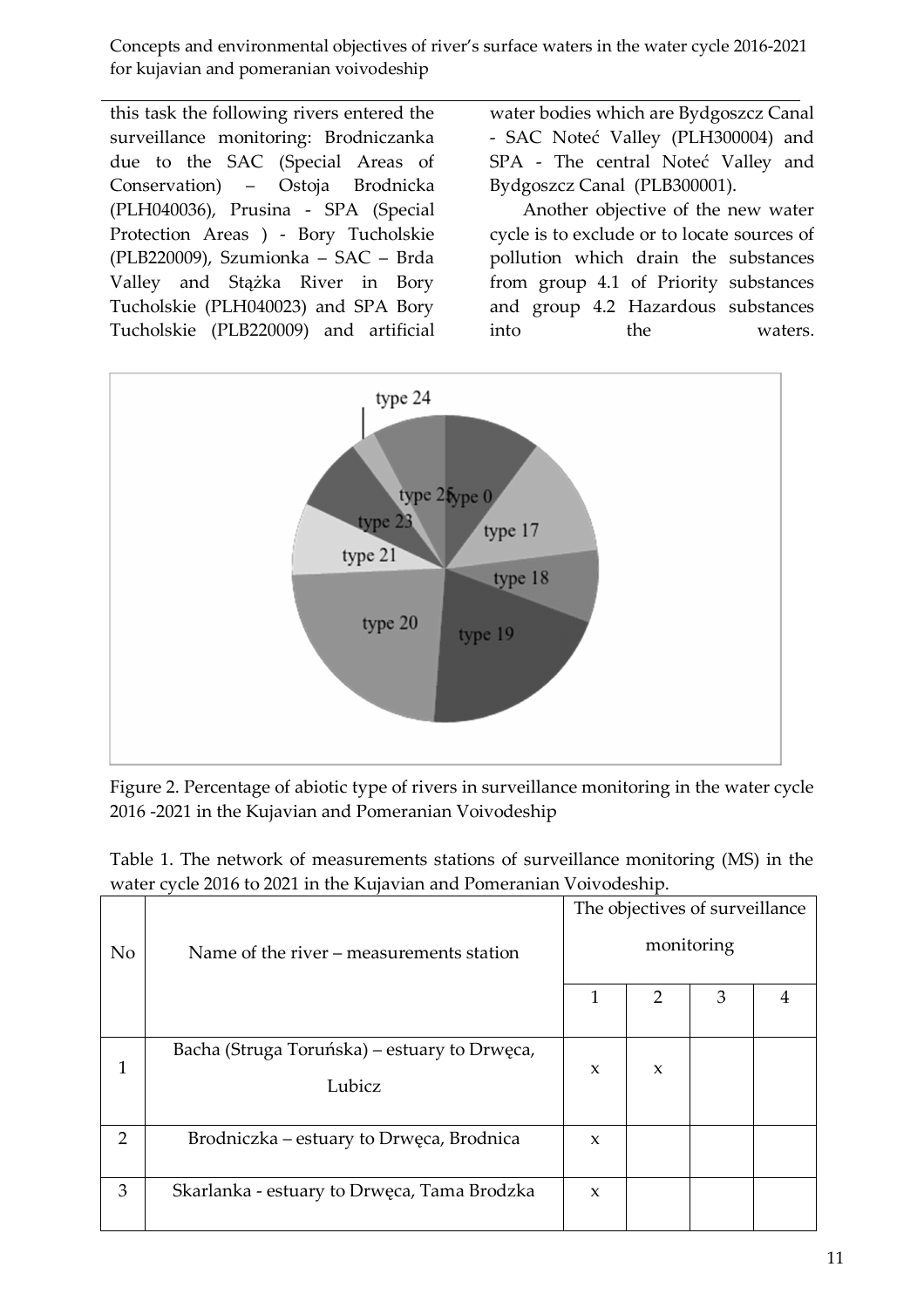| $\overline{4}$ | Brynica - above Pissa, Bartniczka            | $\mathbf x$               | $\boldsymbol{\mathsf{X}}$ |             |                           |
|----------------|----------------------------------------------|---------------------------|---------------------------|-------------|---------------------------|
| 5              | Drwęca - below Brodnica, Szabda              | $\mathbf{X}$              | $\mathsf X$               |             |                           |
| 6              | Drwęca – estuary to Vistula, Złotoria        | $\boldsymbol{\chi}$       | $\mathsf X$               | $\mathsf X$ | $\boldsymbol{\chi}$       |
| 7              | Ruziec - estuary to Drwęca, Dulnik           | $\mathbf X$               | $\mathbf X$               |             |                           |
| 8              | Osa - below Płowęż Lake, Partęczyny          |                           | $\mathsf X$               |             |                           |
| 9              | Osa - estuary to Vistula, Zakurzewo          | $\mathbf x$               | $\mathsf X$               |             | $\boldsymbol{\mathrm{X}}$ |
| 10             | Lutryna - estuary to Osa, Swiecie n/Osą      | $\mathbf X$               | $\boldsymbol{\mathsf{X}}$ |             |                           |
| 11             | Gardęga - estuary to Osa, Rogóźno-Zamek      | $\boldsymbol{\chi}$       |                           |             |                           |
| 12             | Fryba – estuary to Vistula, Chełmno          | $\mathsf X$               | $\boldsymbol{\mathsf{X}}$ |             |                           |
| 13             | Chełmiczka - estuary to Vistula, Uniechowo   | $\mathbf X$               | $\mathsf X$               |             |                           |
| 14             | Mień - above Skępe Lake, Skępe               | $\mathsf X$               |                           |             |                           |
| 15             | Mień - estuary to Vistula, Wąkole            |                           |                           |             | $\boldsymbol{\mathrm{X}}$ |
| 16             | Rypienica – estuary to Drwęca, Łapinóż       |                           |                           |             | X                         |
| 17             | Tążyna – estuary to Vistula, Wołuszewo       | X                         | X                         |             |                           |
| 18             | Wisła - below Włocławski Reservoir           | $\mathsf X$               | $\boldsymbol{\mathsf{X}}$ |             | $\boldsymbol{\chi}$       |
| 19             | Wisła – Gąbinek                              | $\boldsymbol{\mathsf{X}}$ | X                         |             |                           |
| 20             | Chodeczka - estuary to Zgłowiączka, Osowo    |                           |                           |             | $\mathsf X$               |
| 21             | Lubieńka - estuary to Zgłowiączka, Józefowo  |                           |                           |             | X                         |
| 22             | Rakutówka - below Rakutowskie Lake, Dębniaki | X                         |                           |             |                           |
| 23             | Zgłowiączka - below Głuszyńskie Lake, Rybiny |                           |                           |             | $\boldsymbol{\chi}$       |
| 24             | Zgłowiączka - estuary to Vistula, Włocławek  | $\boldsymbol{\mathsf{X}}$ | X                         |             |                           |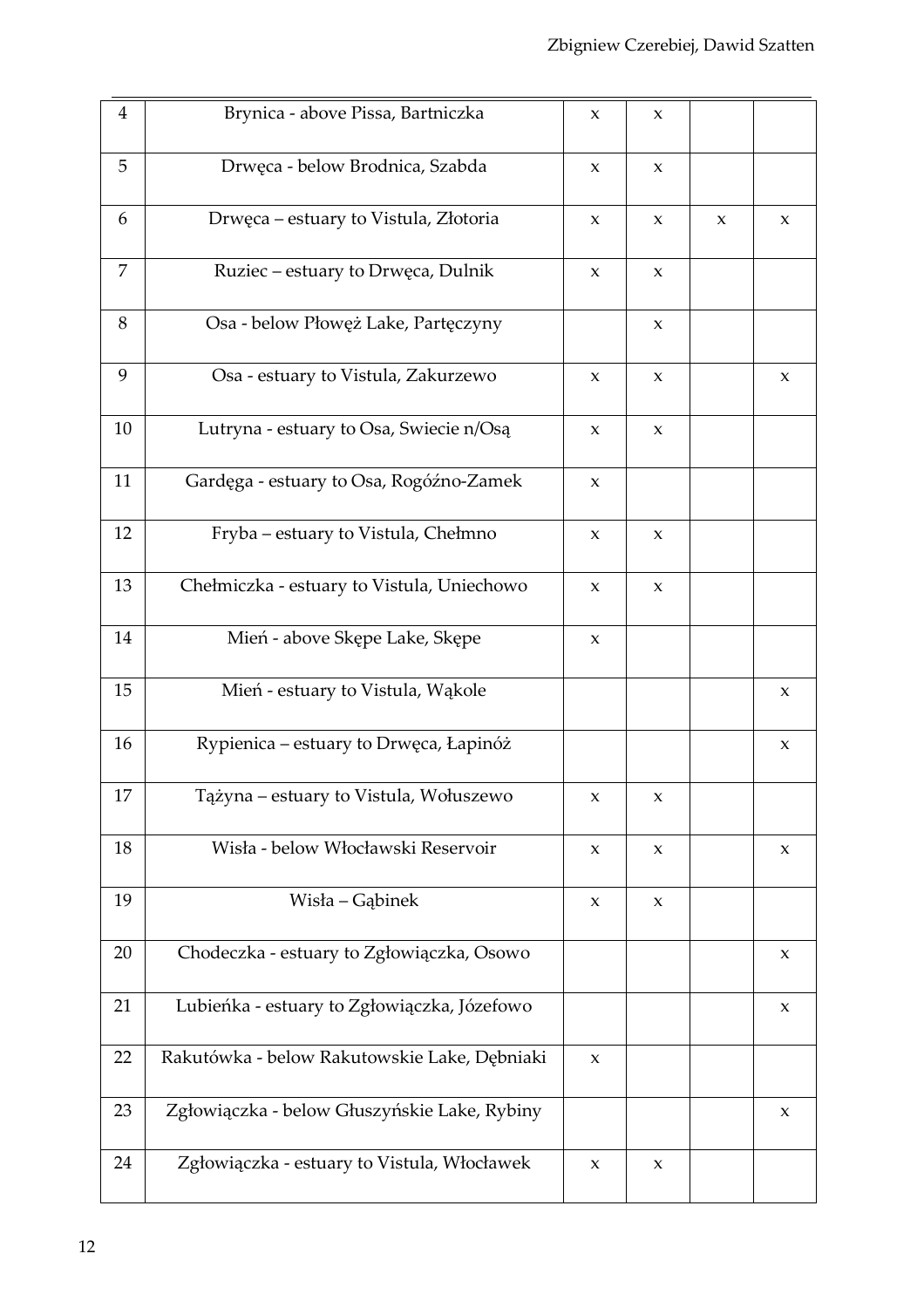| 25 | Włocławek Reservoir - station 03                | X                         | $\boldsymbol{\mathsf{X}}$ |             |
|----|-------------------------------------------------|---------------------------|---------------------------|-------------|
| 26 | Brda - Piła Młyn                                | X                         | $\boldsymbol{\chi}$       |             |
| 27 | Czerska Struga - estuary to Brda, Lutomski Młyn | $\boldsymbol{\mathsf{X}}$ | $\mathsf X$               |             |
| 28 | Bydgoski Canal - estuary to Noteć, Występ       | X                         |                           | X           |
| 29 | Noteć – Gromadno                                | X                         |                           |             |
| 30 | Prusina - below Śliwice                         | X                         | $\boldsymbol{\mathsf{X}}$ |             |
| 31 | Prusina - estuary to Wda, Tleń                  | $\mathbf X$               |                           |             |
| 32 | Raciąska Struga - estuary to Brda, Nadolnik     | X                         |                           |             |
| 33 | Ryszka - estuary to Wda                         | $\mathbf x$               |                           |             |
| 34 | Sobińska Struga - estuary to Wda, Żur           | X                         |                           |             |
| 35 | Szumionka - Piła Młyn                           | $\mathbf{x}$              |                           |             |
| 36 | Wda - Stara Rzeka                               | $\mathbf x$               |                           |             |
| 37 | Wda-Gródek                                      | $\mathsf X$               | $\mathsf X$               |             |
| 38 | Wieki Kanał Brdy - Legbąd                       | $\mathsf X$               | $\mathsf X$               |             |
| 39 | Wisła – Przechowo                               | $\mathsf X$               | $\mathbf x$               | $\mathsf X$ |

Explanations: 1 - monitoring of river's body on protected areas, 2 - monitoring of river's body sensitive to eutrophication caused by point sources of pollution from municipal and industrial sources, 3 monitoring of river's body of surface water for public supply of drinking water, 4 - significant anthropogenic impacts and evaluating the long-term changes in water quality.

#### **The planned network of operational monitoring in water cycle 2016-2021**

Operational monitoring is designed to verify the effectiveness of the corrective action plan. It is run in at least two annual cycles of measurement within the 6-year period covered by the Water Management Plans. One of this

cycles should occur within the first three years period and the second in the next three. Operational monitoring is implemented in representative and reper measurement station. They are located on river's body of surface water and are qualified for operational monitoring and they are also located on river's body of surface water dedicated to protect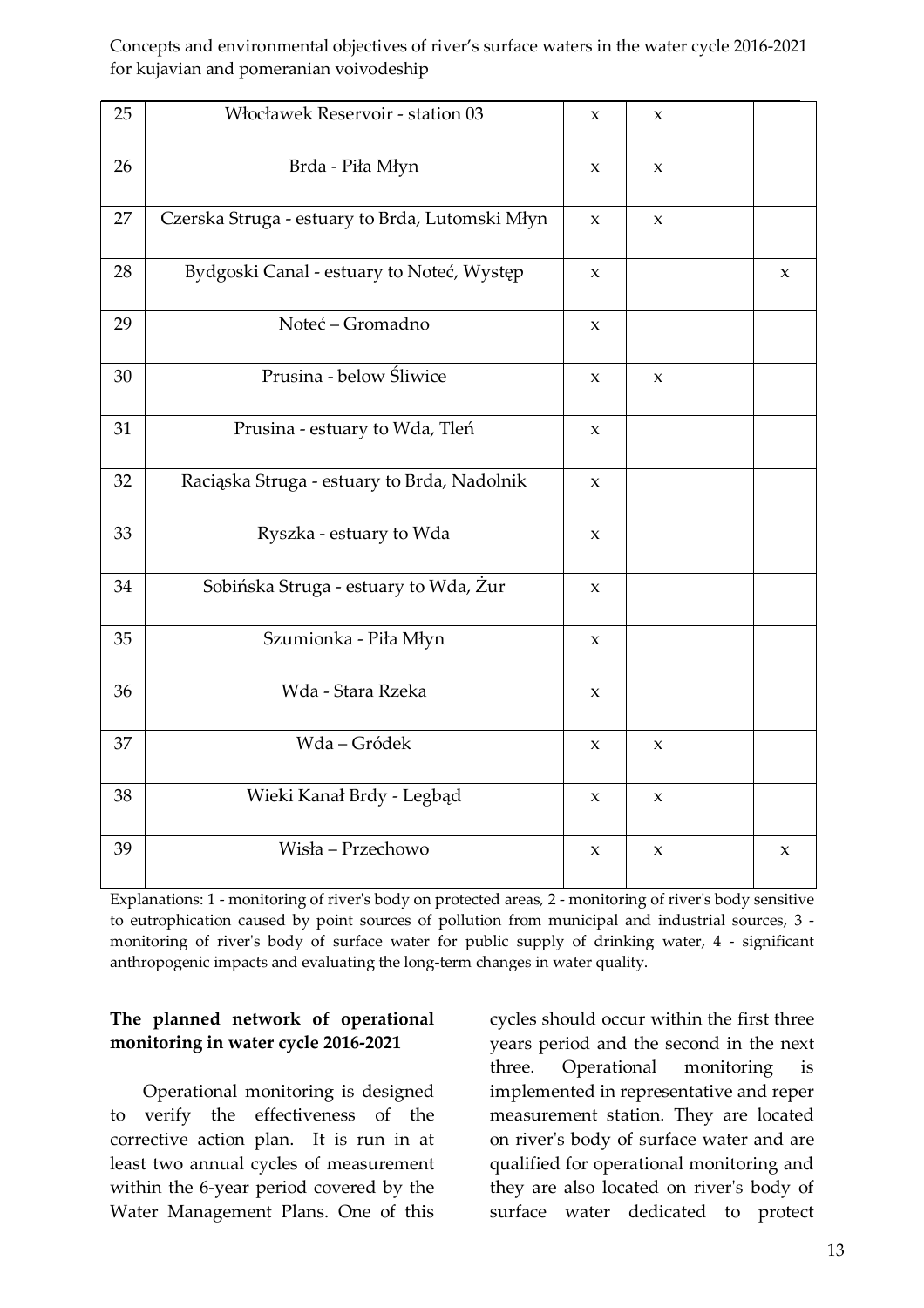habitats and species. In this monitoring there are studied biological and hydromorphological elements which are the most sensitive to the river's body of surface water pressure and physicochemical elements. Operational monitoring also covers the research of priority substances and other hazardous substances (group of indicators 3.6, 4.1 and 4.2), which are drained into the catchment area or on which the results of surveillance monitoring in the previous water cycle have shown that they exceed the allowable concentrations. The program of operational monitoring can also be

verified in the middle of the water cycle due to an update of the analysis of pressure and impacts and date of realized surveillance monitoring. In particular, the program may be a change in reducing the frequency (to not less than 4 sampling per year), if the detected impact is not significant.

In the voivodeship in the context of operational monitoring there has been created 96 research profiles on the ends of river's body of surface water. Similarly to the surveillance monitoring every surveyed river has its own individual abiotic type which is associated with the biological element.



Figure 3. Percentage of abiotic type of rivers in operational monitoring in the water cycle 2016 -2021 in the Kujavian and Pomeranian Voivodeship

The dominant abiotic type in the operational monitoring in the voivodeship is the type 17 - sandy lowland stream covering 50.0% of all surveyed river's body of surface water. It is represented by the river: Kcynka, Kicz, Kotomierzyca, Lubianka and Ruda. Type 24 - organic rivers is represented by: Wełna from Lutomnia to tributary below Łęgowo Lake or Brynica from Pisa to the estuary. Type 25 - rivers connecting lakes are: Gąsawka from Sobiejuskie Lake to estuary to Noteć and Wełna to Lutomnia. Type 24 and 25 together accounted for 18.7% of all surveyed.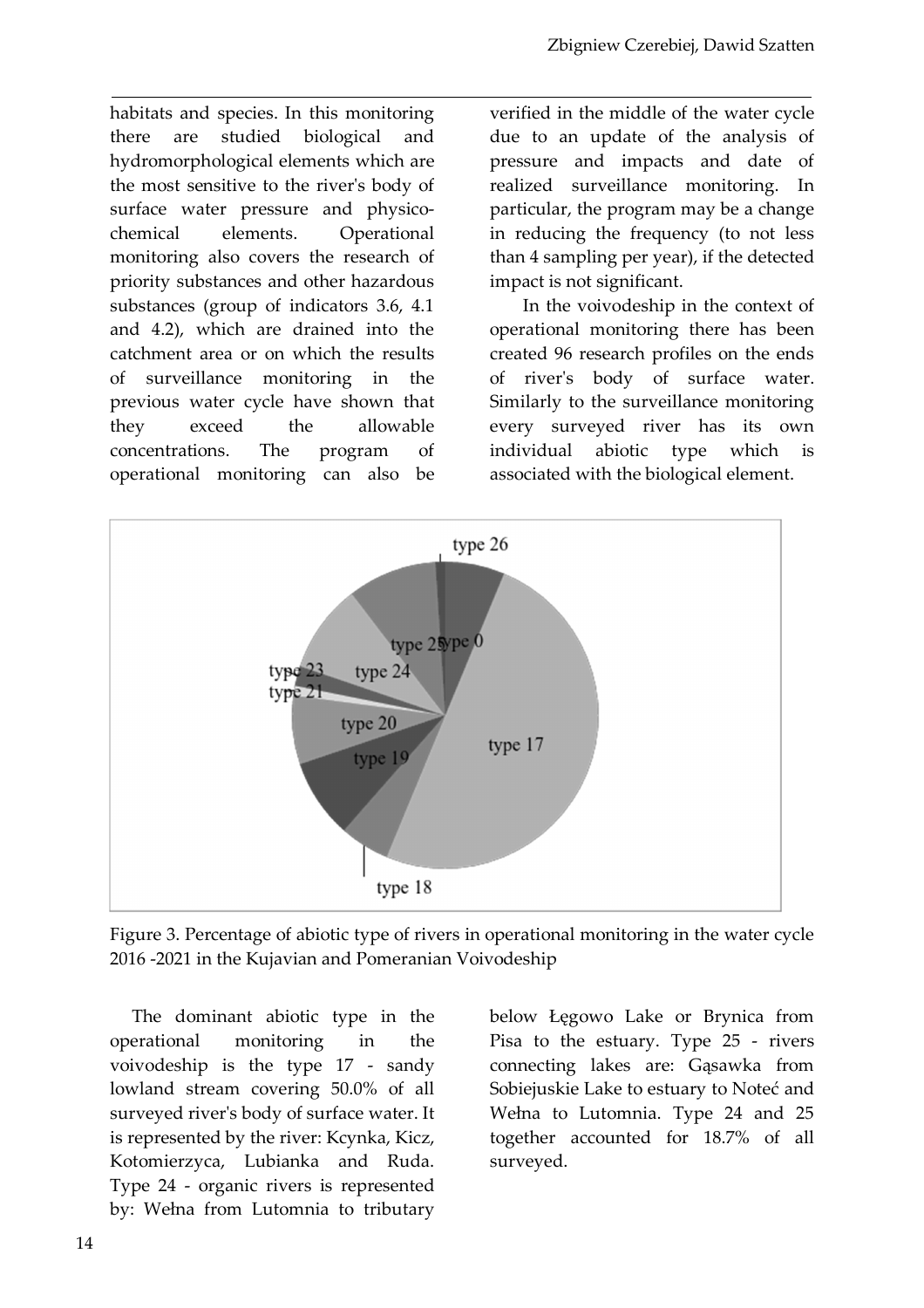### **The planned monitoring network of protected areas in the water cycle 2016- 2021**

(areas exposed to pollution from municipal sources and nitrogen from agricultural sources, the areas of protection of species and habitats, water for public supply of drinking water and water for bathing purposes)

### **Monitoring of river's body of surface water for public supply of drinking water**

Monitoring of river's body of surface water for public supply of drinking water will be conducted at two points located in two river's body of surface water: Drwęca River from Brodniczka to the estuary and Brda River from Koronowski Reservoir to Smukała Reservoir. The range and frequency of the tests are determined in the Regulation of the Minister of the Environment of 27.11.2002 r. on the requirements that should be met by surface waters used to supply people with drinking water (Journal of Laws No. 204, item. 1728). Priority substances and other Hazardous substances must meet the requirements of a good chemical status referred to in Annex No 9 to the Regulation of the Minister of the Environment of 9.11.2011 (Journal of Laws of 2011, No 257, item. 1545).

### **Monitoring of river's body of surface water particular for recreation and water sports**

Monitoring is located in profiles of river's body of surface water used for recreational purposes. Sampling is done on an annual basis carried out every 3 years. The range of research and frequency are the same as in the operational monitoring, whereby if measurement station is located on the bathing, the range of the study must be completed with the microbiological indicators. In the new water cycle Trynka river in profile: the estuary to the Vistula River (Grudziądz) was designated for research.

### **Monitoring of river's body of surface water in the areas of protection of habitats or species**

Monitoring stations on protected areas of species or habitats are carring out surveillance monitoring. In determining programs and the range of researches for protected areas there should be examined the previous date and evaluation results, because on this basis a decision is made about operational monitoring and the range of it. Possible operational monitoring in the areas of protection of habitats or species is conducted when the area is considered at risk of not achieving the environmental objectives or when the environmental objectives are not in good status. Operational monitoring is also carried out when to the rivers body of surface water there are drained priority substances or other hazardous substances from group 3.6 and 4.2 and if the results of surveillance monitoring exceed the limits for good status with regard to these substances.

Within the implementation of this task in the areas of protected habitat (SAC) the monitoring included the following rivers: Szumionka, Brda Valley and Stążka in Bory Tucholskie (PLH040023), Ostoja Brodnicka ( PLH040036) and artifical rivers: Bydgoszcz Canal – Noteć Valley (PLH300004) and Upper Noteć Canal – plain Szubińsko-Łabiszyńska (PLH300004), Noteć Valley (PLH300004). Within the implementation of this task in the areas of protected species (SPA)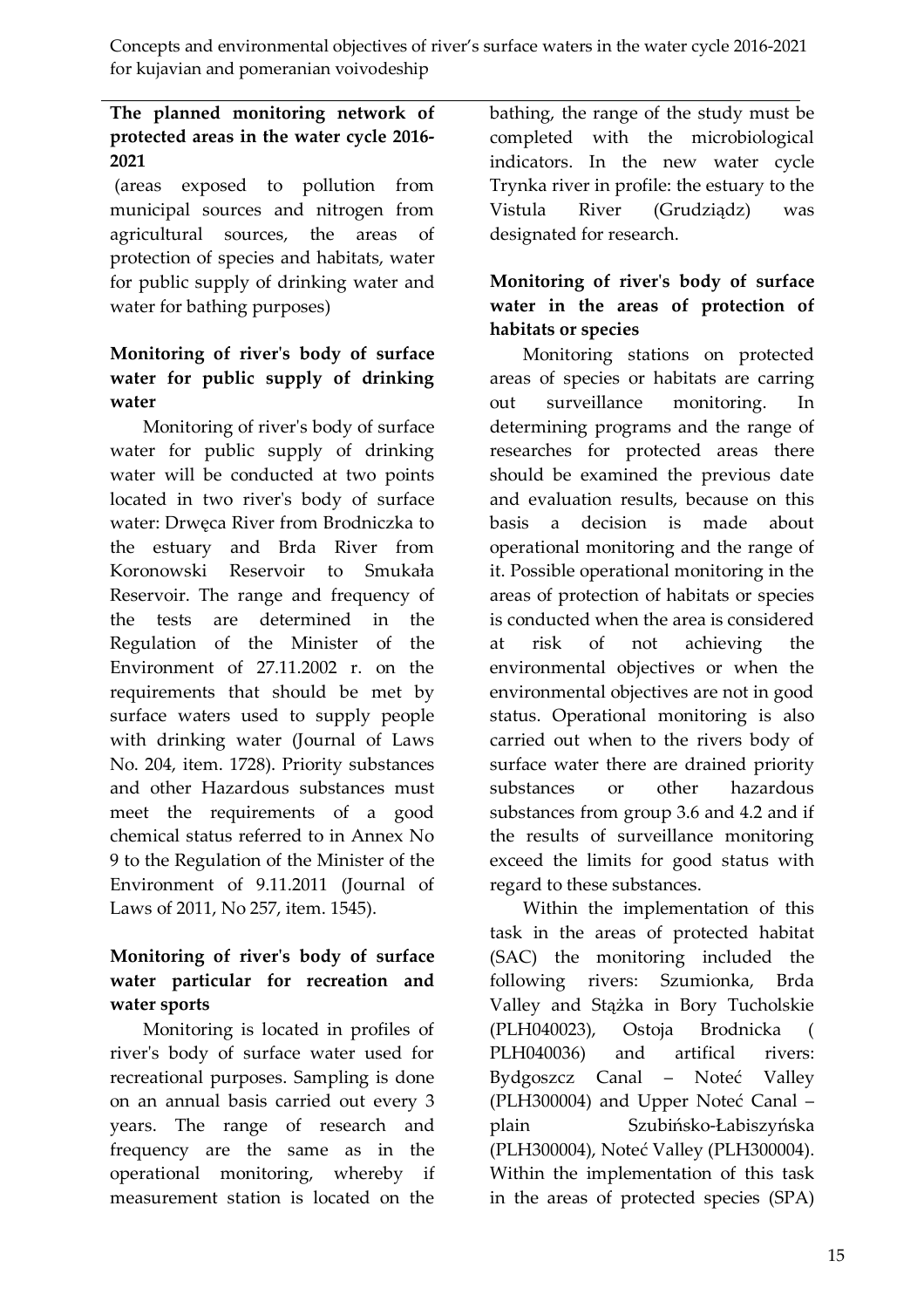the monitoring included the following rivers: Zielona Struda Canal and Nieszawski Canal – Lower Vistula Valley (PLB040003), Czerska Struga – Bory Tucholskie (PLB220009) and Bydgoszcz Canal – Middle Noteć Valley and Bydgoszcz Canal (PLB300001).

### **Monitoring of river's body of surface water sensitive to eutrophication caused by point sources of pollution from municipal and industrial sources.**

The increasing level of eutrophication of surface waters has been recognized as one of the main threats to the quality of surface waters. The superior objective of the Water Framework Directive is to achieve the good status of water by 2015. The classification of eutrophication of inland waters was carried out at all measurement station because the whole area of Poland was considered to be threatened by municipal eutrophication. To classify the municipal eutrophication there will be used the following parameters: phytoplankton index, diastoms index, Macrophyte Index, oxygen conditions, BOD5, total organic carbon, ammonium nitrogen, Kjeldahl nitrogen, total nitrogen, phosphates and total phosphorus. Sampling is done on an annual basis carried out every 3 years.

#### **Monitoring of river's body of surface water in areas exposed to pollution of nitrogen from agricultural sources**

In measurement stations on the areas exposed to pollution of nitrogen from agricultural sources the sampling is done on an annual basis carried out at least every 3 years. It is recommended the monthly indicators sampling characterizing nutrient conditions. Monitoring cycles are adapted to the timetable specified for the areas exposed to pollution of nitrogen from agricultural sources in the regulation of Directors of the Regional Water Management Boards in Gdansk, Poznan and Warsaw. The legal basis for the designation of these areas was the Water Law of 18.07.2001. (Journal of Laws No. 115, item. 1229, as amended) and the implementing regulation to this Act - of the Minister of the Environment 23.12.2002 concerning the criteria to determine the waters vulnerable to pollution with nitrogen compounds from agricultural sources (Journal of Laws No. 241, item. 2093).

Planned research in the waters vulnerable waters pollution with nitrogen compounds from agricultural sources in the new water cycle will be performed on the following river's body of surface water:

- Bacha from Zgniłka with Zgniłka,
- Bacha from Zgniłka do estuary,
- Tributary from Żółnowo,
- Parchański Canal from tributary from Błoto Ostrowskie to tributary from Nowy Dwór,
- Tążyna with Parchańskim Canal to tributary from Nowy Dwór,
- Tążyna from Parchański Canal to estuary.

# **Conclusion**

The overriding objective of river's body of surface water in the water cycle 2016- 2021 is establish a coherent and comprehensive overview of water status for each river basin. It allows to classify all river's body of surface water by assigning them one of five classes of ecological state / potential, one of two classes of chemical status and one of two classes of state. Established monitoring network completed with new